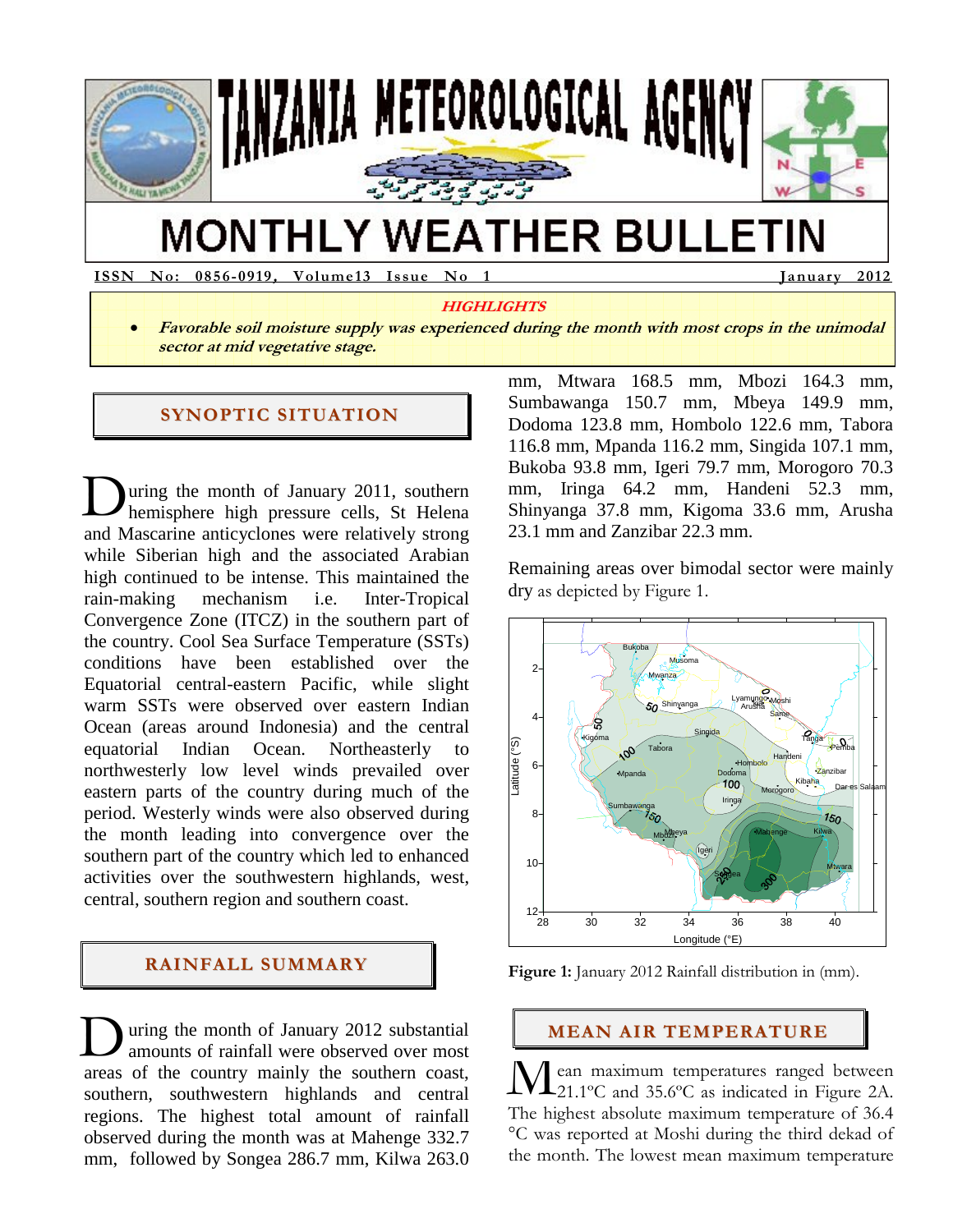was about 21.1°C over Igeri in the southwestern highlands.



**Figure 2A***: January 2012 Mean maximum temperature (°C)* 

During the month under review the country experienced cool temperatures, where the lowest recorded temperatures were experienced over southwestern highlands of the country, notably Igeri, as indicated in Figure 2B.



**Figure 2B:** *January 2012 Mean minimum temperature (°C)* 

Mean minimum air temperatures ranged from 11.7 ºC to 25.5 ºC while the absolute mean minimum temperature value was 11.7 °C at Igeri in the third dekad of the month.

## **MEAN SUNSHINE DURATION**

unshine durations across the country during January 2012 ranged from about 4 hrs per day as the shortest observed duration over areas of Songea, Iringa and Mbeya, to about 9hrs per day as over northern parts of the country (Musoma, Mwanza, Arusha, Manyara, Moshi, Tanga and Dar es Salaam) as in Figure 3 above. S



**Figure 3:** *January 2012 Mean Sunshine hours (hrs/day)* 

## **MEAN WIND SPEED**

ean wind speed across the country ranged **L** between 1 to 14 km/hr during the month of Mean wind speed across the country ranged<br>January 2012 as indicated in Figure 4 below. Windy conditions during the period were recorded over parts of northeastern highlands as well as the coastal belt including Tanga, Dar es Salaam, Lindi, Mtwara, and over the Isles of Zanzibar and Pemba.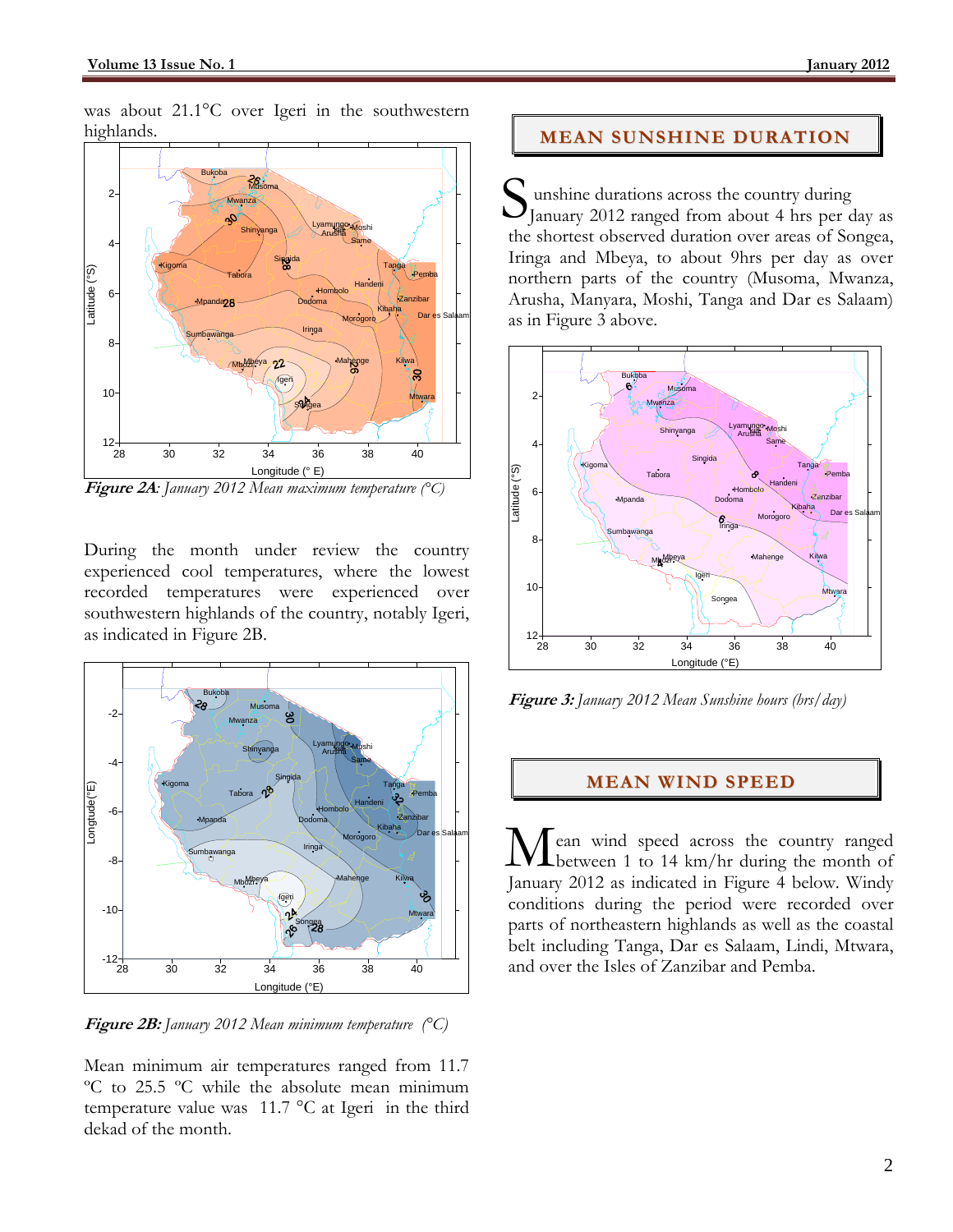

**Figure 4:** *January 2012 Mean Wind speed (km/hr)* 

# **AGROMETEOROLOGICAL SUMMARY**

 avorable soil moisture supply was experienced during the month with most crops in the unimodal sector entering mid vegetative stage, whereas the terminated soil moisture supply that observed over bimodal sector adversely affected crops towards maturity phase. Most crops like maize, beans and paddy over bimodal areas (Lake Victoria basin, northeastern highlands, and northern coast) were reported at near to full ripeness and in good condition, except for a few areas located in the east of Lake Victoria particularly Magu district and parts of northern coast mainly Tanga region hit by soil moisture stress with crops at stages between flowering and maturity.  $\prod_{\rm dt}^{\rm at}$ 

Over the unimodal sector, most crops were reportedly performing well at stages ranging from mid vegetative to near ripeness. Paddy crop also was progressing well from sowing in northern coast areas to transplanting and vegetative stages for the rest of the country. Sorghum was at mid vegetative as well and in good state mainly over central parts, while cassava flourishing well at various stages including weeding to harvesting and in good state.

Pastures were generally adequate over much of the country*.* 

# **HYDROMETEOROLOGICAL SUMMARY**

ater levels in lakes, dams and discharges in river flows including their respective catchments were boosted. W

# **ENVIRONMENTAL SUMMARY**

emperatures over most areas in the country Low relative humidity dominated over most areas but was getting higher along the coastal belt.  $\perp$  were increasing.

### **EXPECTED SYNOPTIC SITUATION DURING FEBRUARY 2012**

uring January 2012, the Azores and the Siberian anticyclones, and the Arabian ridge are expected to remain intense. The Mascarene anticyclone is expected to relax while St. Helena anticyclone is expected to intensify thus pushing the meridional component of the ITCZ towards the western part of the country. On the other hand, the zonal arm of the ITCZ is expected to oscillate over the southern sector of the country, thus influencing rainfall activities over unimodal areas. The above configuration is expected to result in the penetration of westerly winds over western areas towards the central parts of the country. The northeasterly to northwesterly winds are expected to dominate over the eastern part of the country leading to convergence of low level winds over southern half sector of the country. Below average Sea Surface Temperatures (SSTs) are expected over central eastern equatorial Pacific Ocean. Warm SSTs conditions are expected to prevail over the great part of the Indian Ocean, including southwestern Indian Ocean. D